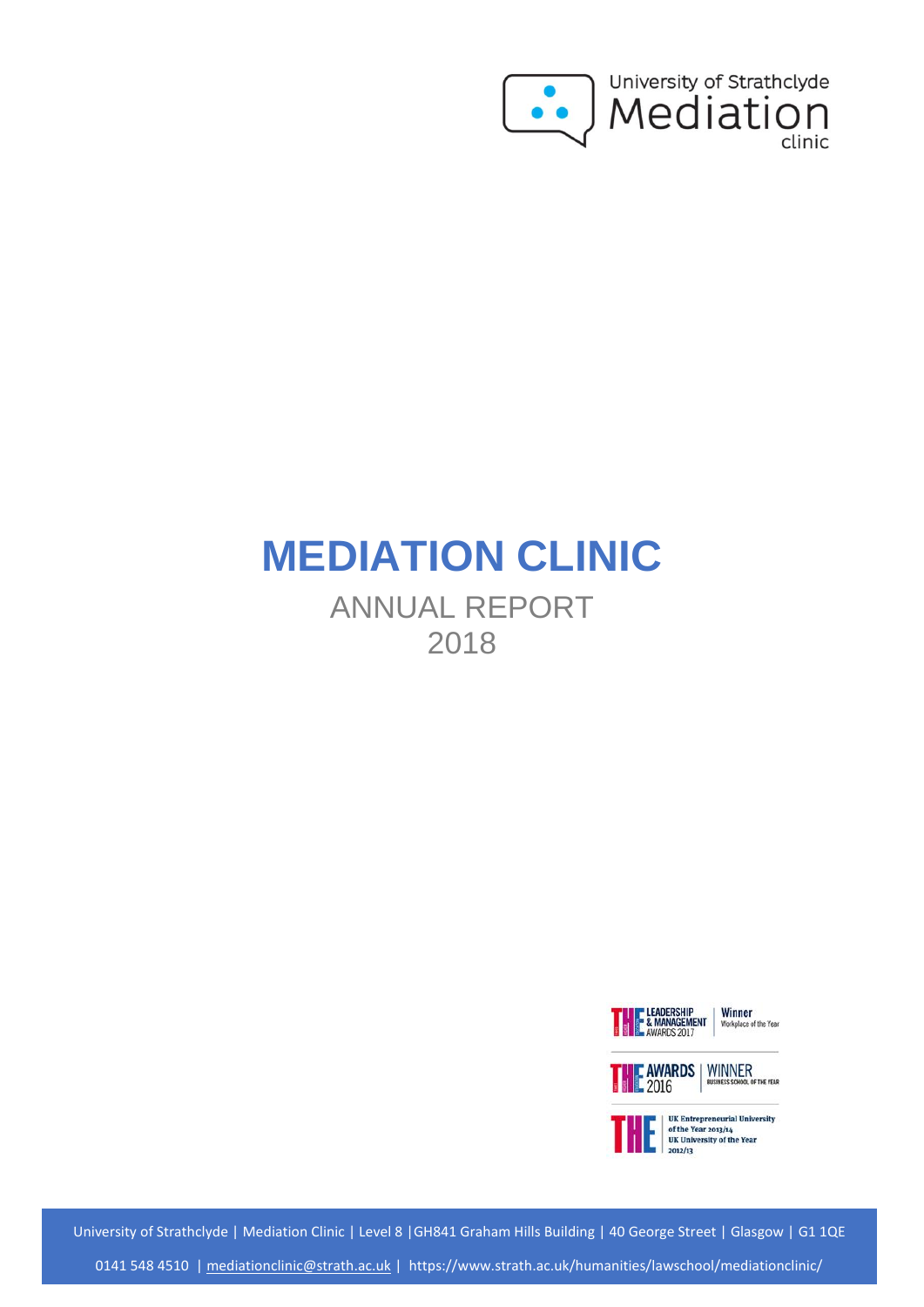| 1. |                                                                  |  |
|----|------------------------------------------------------------------|--|
| 2. |                                                                  |  |
| 3. |                                                                  |  |
| 4. |                                                                  |  |
| 5. |                                                                  |  |
|    |                                                                  |  |
|    | Appendix 1 Summary of Simple Procedure Cases: Sept 17 - Oct 1811 |  |
|    |                                                                  |  |
|    |                                                                  |  |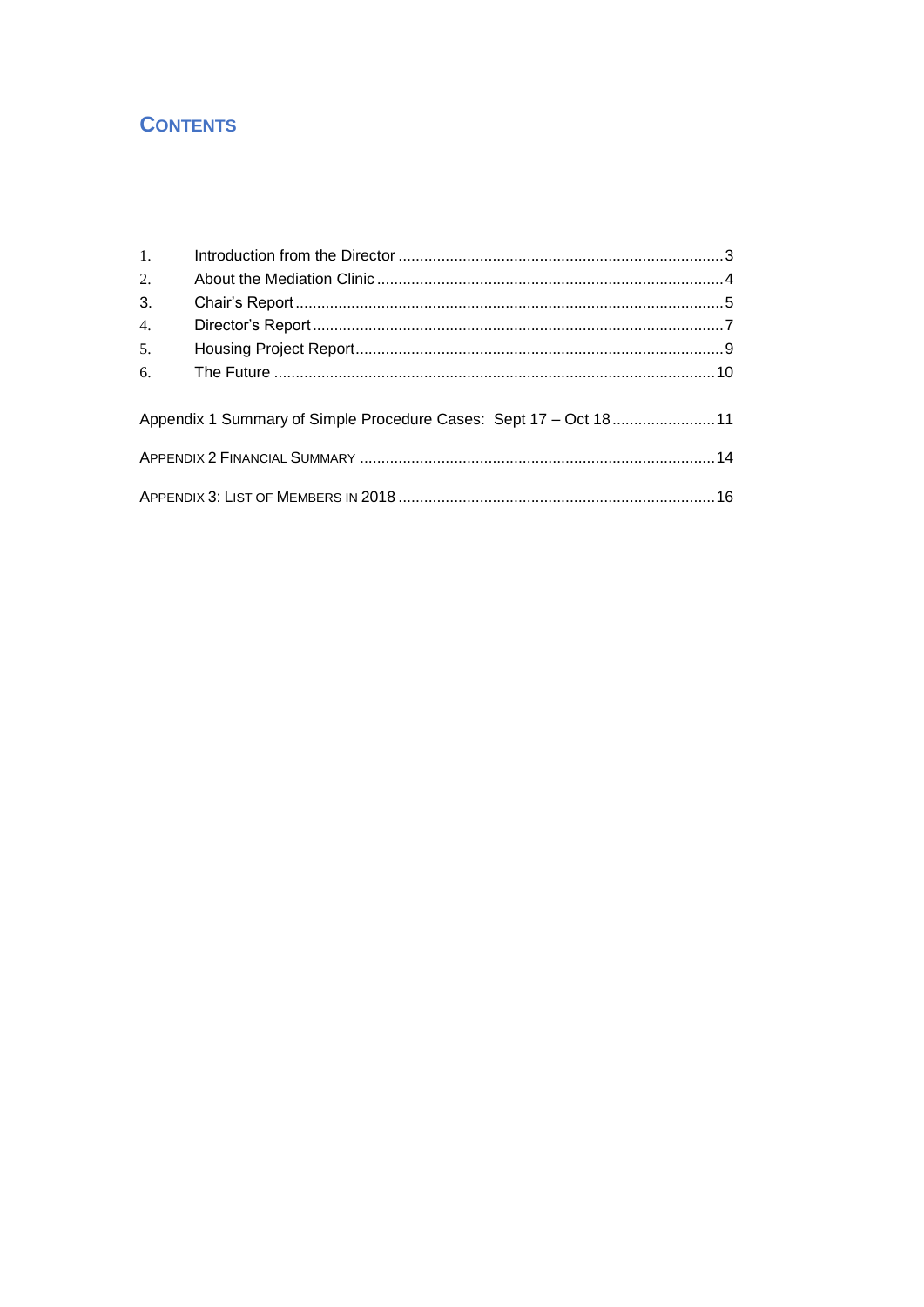

**CHARLIE IRVINE, DIRECTOR**

#### **1. INTRODUCTION FROM THE DIRECTOR**

- 1.1 I am pleased to present the fourth annual report from University of Strathclyde Mediation Clinic, covering the period from October 2017 to September 2018. The Clinic has come a long way since students' seeking real-world mediation practice prompted its formation in 2011. Following our formal launch by the Principal, Sir Jim McDonald, we started providing small claims mediation in Glasgow Sheriff Court in 2014. By this year, thanks to the 2016 Simple Procedure rules, the Clinic has become a major provider of mediation in West Central Scotland. Our volunteer mediators regularly attend Glasgow, Paisley and Falkirk Sheriff Courts and we receive referrals from courts in Kilmarnock, Airdrie and Dumbarton. The statistics below show that 2018 has been our busiest year to date.
- 1.2 Our work is beginning to make a difference: the Clinic is widely quoted in a new report by the Scottish Parliament's Justice Committee, *I Won't See You in Court: Alternative* [Dispute Resolution in Scotland.](https://digitalpublications.parliament.scot/Committees/Report/J/2018/10/1/I-won-t-see-you-in-court--alternative-dispute-resolution-in-Scotland#Introduction)
- 1.3 I hope you enjoy reading about what we do. Please spread the word about the Clinic, particularly to experienced mediators willing to share their expertise for the benefit both of unrepresented litigants and the next generation of mediators.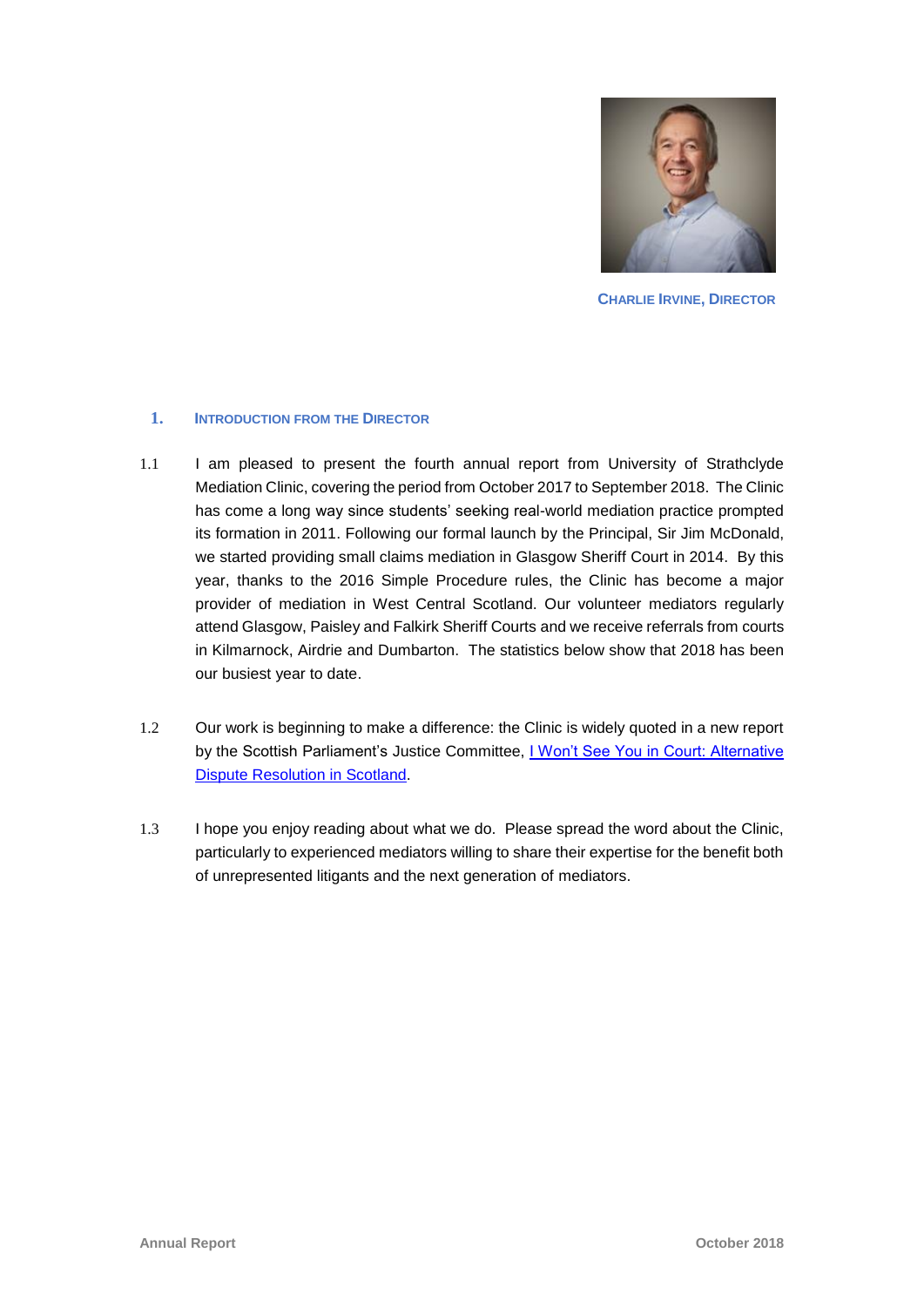### **2. ABOUT THE MEDIATION CLINIC**

- 2.1 The Mediation Clinic is a **free, student-led mediation service** aiming to help people resolve disputes consensually without recourse to a formal hearing. It also offers students the opportunity to develop valuable mediation skills.
- 2.2 The Mediation Clinic is part of Strathclyde Law School. Students are drawn from the LLM/MSc in Mediation [and Conflict Resolution.](https://www.strath.ac.uk/courses/postgraduatetaught/mediationconflictresolution/) Lead mediators are practitioners who give generously of their time to mentor new mediators. Many are former students on the LLM/MSc course.
- 2.3 Strathclyde University is known as the '*place of useful learning*' with the following values: *bold, people oriented, innovative, collaborative* and *ambitious***.** While the Clinic's work reflects all of these values, it has been singled out by the Principal as an example of the university's commitment to being people oriented: see <http://www.strath.ac.uk/whystrathclyde/values/>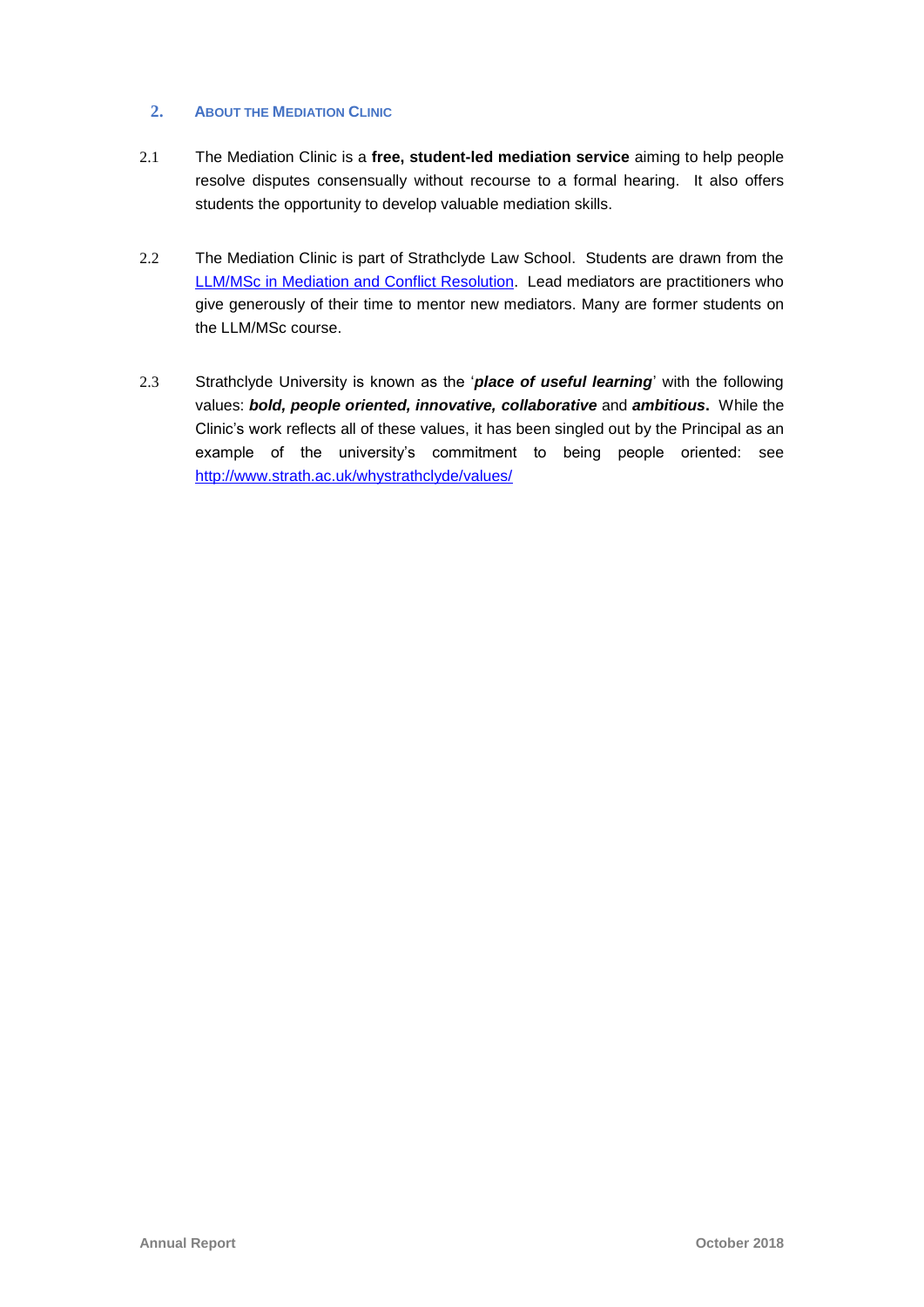#### **3. CHAIR'S REPORT**

**3.1** It seems no time at all since our last AGM eleven months ago, and we have never had a busier year in terms of volume of cases mediated by the Clinic. This has led to an abundance of opportunities for student mediators to practice their skills in real life cases, under the guidance of our Lead Mediators who so generously give of their precious time freely to support our students. A couple of the highlights of the year for me have been the following:

#### **3.2 "PERSPECTIVES ON MEDIATION"**

On 7 February 2018, Scottish Mediation and the Clinic hosted a seminar on the operation of Simple Procedure court mediations, which was attended by key stakeholders including Sheriffs, court staff, government representatives, the Scottish Legal Aid Board and members of the mediation community. The Clinic therefore had the opportunity of giving to those stakeholders a flavour of the service we offer, and we shared with the audience reflections of our own experience which we hoped would assist those present to understand the challenges, and the value, of what we do. Charlie offered some thoughts on what we might learn from other jurisdictions, and Sheriff Livingstone from Falkirk (who, along with Sheriffs from Glasgow and Paisley Sheriff Courts, has been hugely supportive of the work we do) gave us a glowing report, underlining the assistance we give to the justice system, with a much appreciated observation that we should be properly funded! Whether or not that observation fell on deaf ears remains to be seen, but certainly the feedback was positive, and there seemed to be general acceptance that the clinic provides a high quality service, and has helped to embed mediation in the court system.

#### **3.3 CLINIC STRATEGY**

We were very fortunate in having the professional expertise of former student Catherine Brys who drafted for us (free of charge!) a detailed "Governance and Strategy" document, containing ideas for how the clinic may expand and develop in the future. This kick-started the Board into addressing some fairly fundamental questions surrounding the identity and purpose of the clinic moving forward. We therefore held a "Board Workshop" on 17 May 2018, which was kindly facilitated by Robin Burley. This allowed us to go back to basics, redefining why we are here, considering where we sit in the wider mediation community and mapping out the future direction of the clinic. We mined a rich seam of thoughts and ideas on the day, looking at how we could grow and develop in areas where there is an unmet need for mediation. We considered involving in the clinic undergraduate students who had shown an interest in mediation through the mediation competitions, putting together an Advisory Board perhaps drawing on outside talent and expertise, initiating a Student Mentoring programme and organising a celebration next year of the Clinic's half-decade to thank everyone involved and to recognise our achievements. What was clear is that this work is ongoing, and it is hoped to formulate a "mission statement" which will capture the ethos of the clinic, will inform future decisions regarding the work of the clinic and help to identify the areas into which it may realistically expand.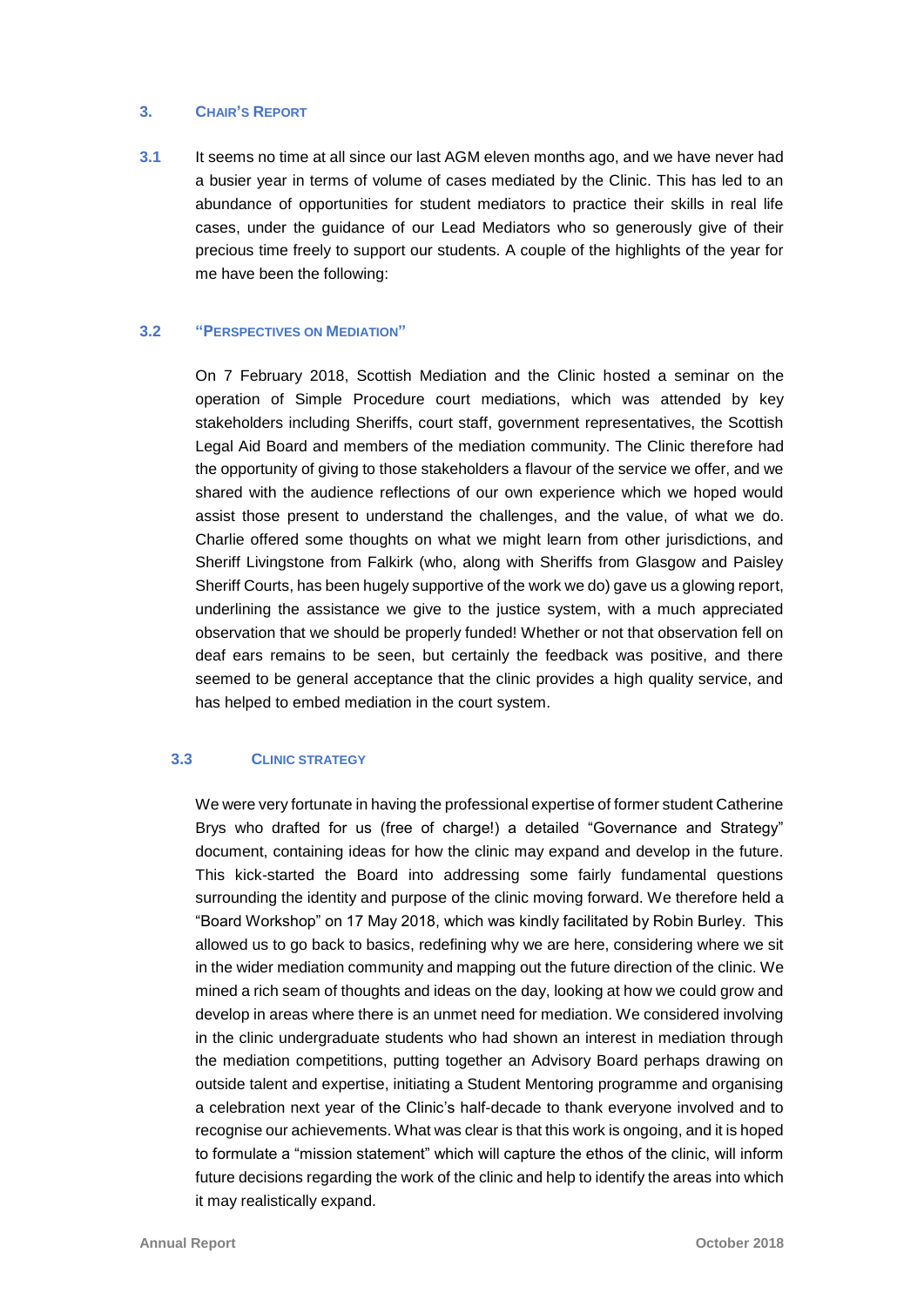#### **3.4 MOVING FORWARD**

The Board has recognised that there are considerable challenges for the Clinic in moving into the future. There is no shortage of ideas for expansion, but this is largely determined by the clinic having the capacity to take on new projects. The recurring theme has been that the recruitment of Lead Mediators has to be a focus for us if the clinic is to survive: those of us who have graduated through the Masters have benefitted hugely from working alongside the experienced and highly skilled Mediators who have so generously given of their time and expertise, and to whom we owe a massive debt of gratitude. Hopefully, despite our busy schedules, all of us will be able to find time to volunteer and to give something back: it's been clear on the Board that students are enormously appreciative of this, and I think we would all agree that our practice develops too from what *we* learn from students, and the injection of energy and enthusiasm which they provide. Robin Burley has joined the Board as a co-opted member, and his long involvement with, and understanding of, the Clinic, and the experience he brings from other sectors will be a great asset to the Clinic Board.

#### **3.5 FINAL REFLECTIONS**

Acting as Chair of the Clinic Board, what has shone through for me is the commitment of the Board and the Clinic members in general, the amazing range and extent of knowledge and expertise amongst the members, and the willingness of everyone to do what needs to be done, despite receiving no monetary payment for their efforts.

It is really remarkable to look back on my own introduction to the clinic in 2014, when mediations were as scarce as hen's teeth and the Sheriffs barely knew who we were, and to see us now having on occasions to turn mediations away owing to volume, and being very much an accepted part of the justice system at the courts in which we operate. Through this raising of awareness of mediation, and by providing the high quality of service which we have, I believe that we have gained credibility within the justice system. In my view, we have also given mediation a profile which, arguably, it would not otherwise have had, and this awareness-raising can only benefit those of us who have begun to carve out our own careers in mediation in the private sector.

It has been, as I said at the start, a very quick 11 months, and there is so much still to be achieved. Hopefully next year's Board will bring new energy, fresh ideas and a new perspective. Heartfelt thanks for the support of Charlie, Pauline, Catherine Brys, Robin Burley and all Board members, and I look forward to seeing exciting new developments over the coming year.

Ailie Barclay, September 2018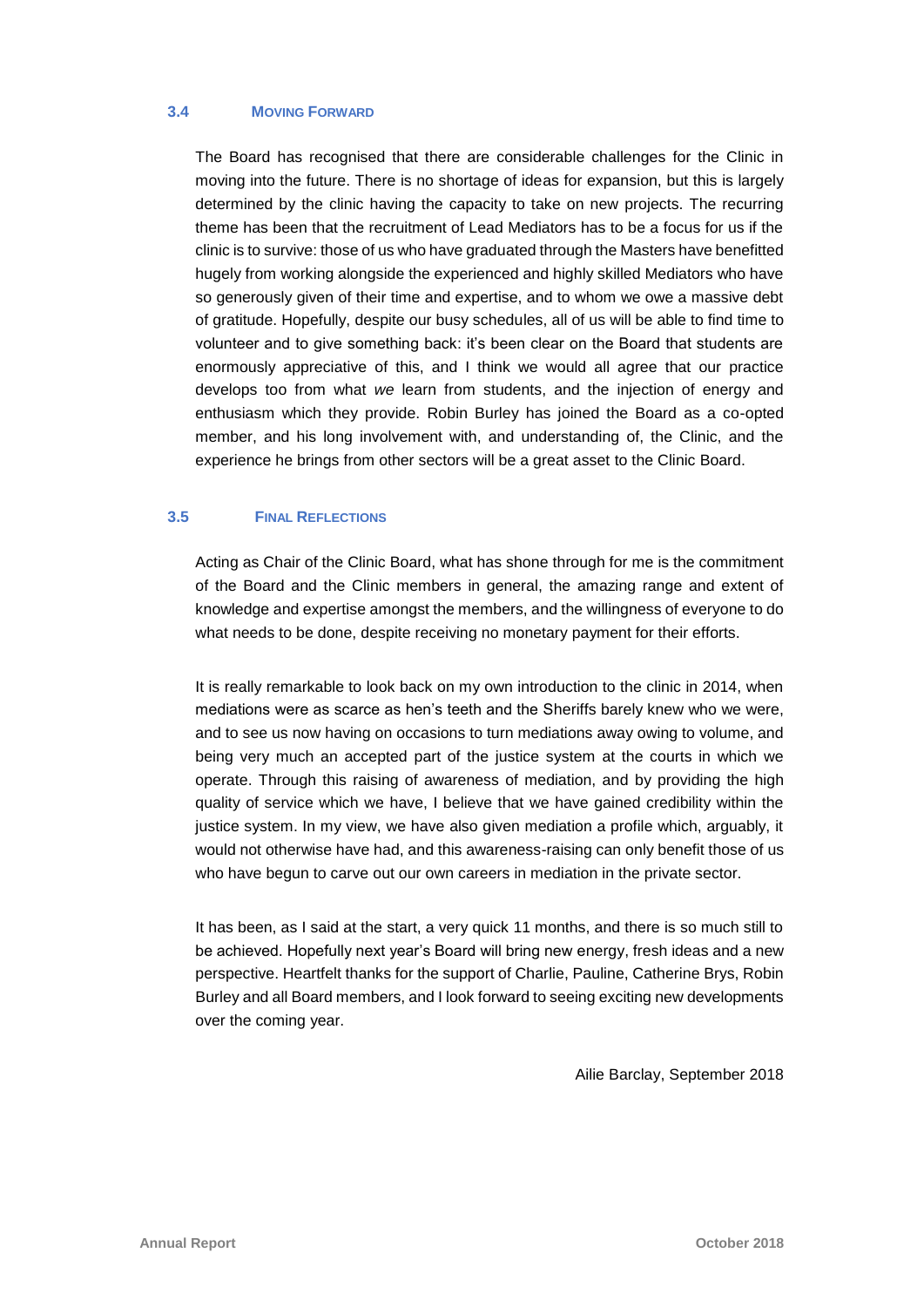#### **4. DIRECTOR'S REPORT**

- 4.1 First the bare facts: from October 2017 to September 2018 the Clinic accepted a total of 208 referrals from the courts. 99 of these became cases (where both parties make contact and agree to consider mediation) and 81 proceeded to a mediation meeting. Of these, 51 reached a settlement and 5 are still ongoing, a settlement rate of at least 63%.
- 4.2 This year we built on our experience of Simple Procedure cases to develop a more flexible approach. We have learned that each court, indeed each mediation, is different and have adapted our practice so as to maximise the possibility of resolution. In some courts our mediators attend Case Management Discussions; sheriffs are becoming increasingly willing to invite parties to consider mediation. The statistics tell a good news story here: of the 35 cases mediated at court 28 (80%) settled on the day. On the other hand, referring people to mediation without that on-the-spot encounter presents a challenge. Of the 171 cases referred by the courts for mediation at a later date, only 46 (27%) mediated of which 23 (50%) settled.
- 4.3 Last year we speculated about the reasons for cases not settling, including: personal animosity; highly entrenched disputes; representatives lacking authority or motivation to settle; and matters where a ruling is needed. This year's larger sample adds more contextual variables: for example the sheriff's input; the speed with which mediation can get underway; and the simple fact of having a face-to-face encounter with the mediators. It looks increasingly likely that context, as much as personal inclination, governs the frame of mind in which people approach mediation.
- 4.4 The range of case types remains diverse. The most common types of dispute were goods and services (20), building work (17) and unpaid bills (14). Given the advent of the First Tier Tribunal (Housing and Property Chamber) it is unsurprising that there are fewer landlord/tenant (11) and factor cases (2), while motor vehicles features in 7 disputes.

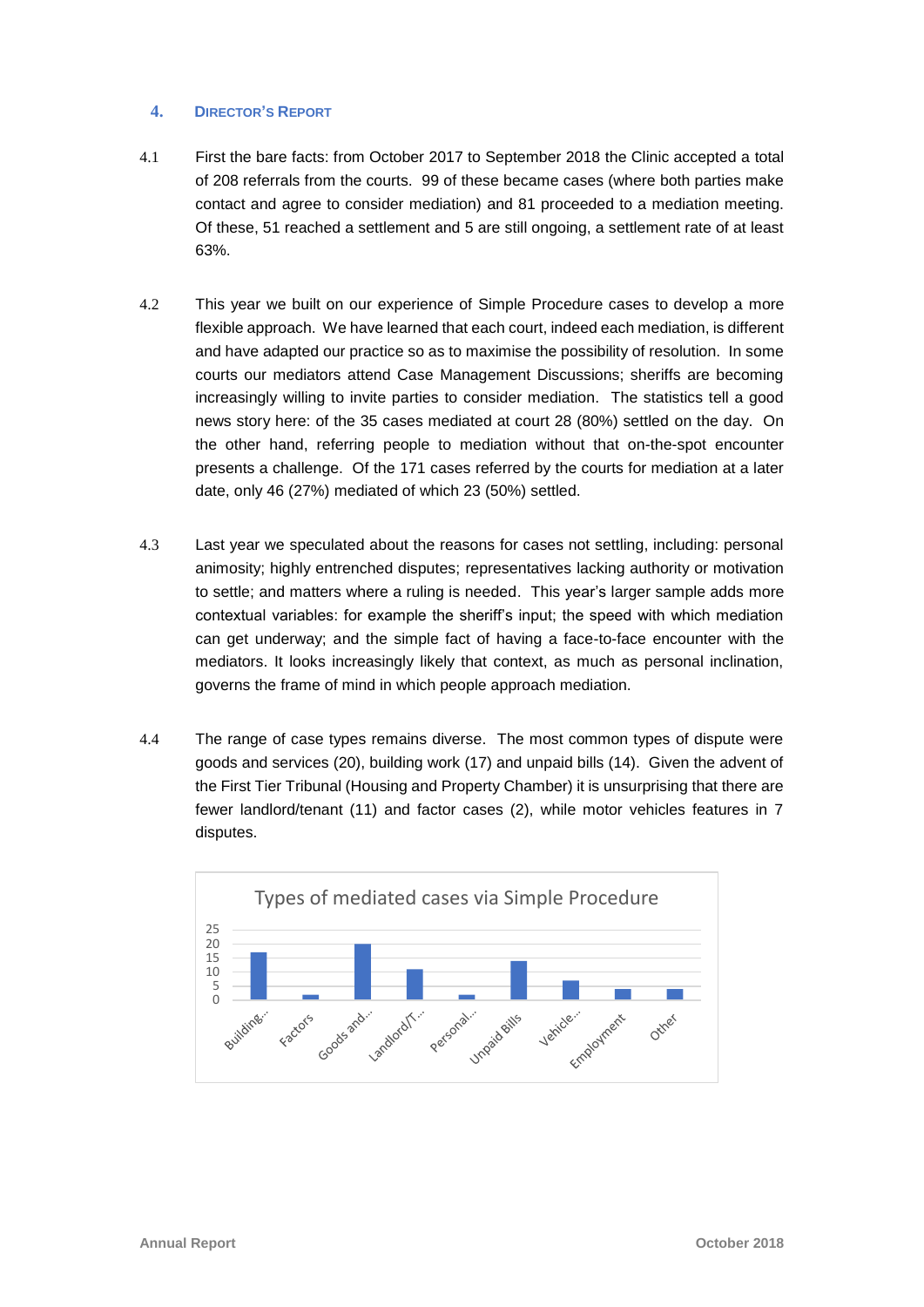#### 4.5 Funded Projects

In 2017 the Clinic successfully applied to the University's Alumni Fund, receiving £9,600. This enabled us to employ two student assistants, Haley Weir and Stephanie Muir, each for one day per week. Haley and Stephanie brought energy and fresh eyes to our work, and have provided excellent support to Pauline, our administrator. Their 9 month posts came to an end in August and we would like to thank them for all their work on the Clinic's behalf and wish them well in the future. We would also like to thank the Alumni Fund for its kind support. The Fund has now allocated further funding for 2018, albeit of a reduced amount; however, thanks to an offer of match funding from HASS (the Faculty of Humanities, Arts and Social Science), we are able to employ a one-day-per-week student assistant for a year.

In 2017 the Clinic was also successful in a bid to SafeDeposits Scotland Trust. Their generous grant of £20,600 has enabled us to start an innovative Housing Mediation Project and in April this year we appointed Carolyn Hirst as Project Development Worker. Carolyn's report is below.

We hope to make further funding applications in 2018/19. As Ailie points out in her Chair's Report, the Clinic relies on a great deal of goodwill from mediators and students. It is our hope that in time the Scottish justice system will come to recognise our contribution and step forward with additional funding. This would contribute to administrative and organisational costs currently picked up by the university and, for the first time, enable us to remunerate Lead Mediators for the time and skill they bring to the work.

4.6 I would also like to thank the Lead Mediators and students for their enthusiasm and drive in keeping on turning up at court when no cases are forthcoming. It takes courage and persistence to deal with these cases. Although the amounts can seem modest the disputes are no less fierce. Our mediators display skill, humanity and optimism and some parties surprise themselves by settling their disputes when that seemed impossible.

I end with special thanks to Pauline McKay, our Administrator. In one day per week she seems to achieve a vast amount of work, as attested by the statistics. Organising 81 mediations from 208 referrals requires commitment, accuracy and great organisational skill. The Clinic simply could not function without Pauline's efficiency and cheerfulness.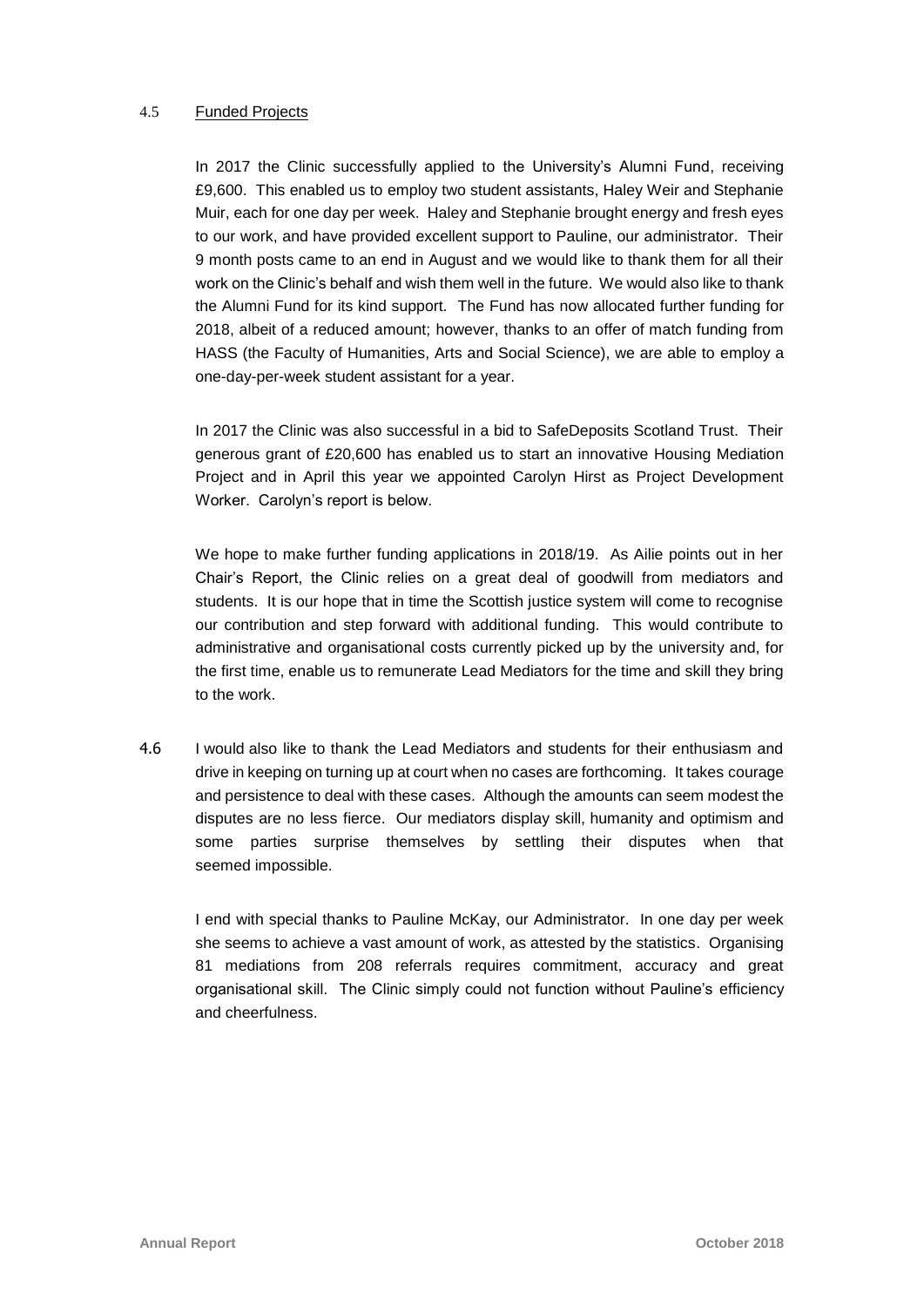# **5. HOUSING PROJECT REPORT**

In May this year we announced the appointment of Carolyn Hirst as Project Development Worker for our new Housing Mediation Project. The project has been funded by a grant from the SafeDeposits Scotland Trust and aims to provide pro bono mediation for the private rented sector, particularly in cases coming from the Sheriff Court and which may go to, or have come from the First Tier Tribunal (Housing and Property Chamber). We will also mediate cases where landlords and tenants are using a tenancy deposit, and for other property disputes such as factoring involving tenanted properties and disputes between tenants and letting agents.

Carolyn has been employed on a year's contract to lead the project. Working two days a week, she has been concentrating on building relationships with the Housing and Property Chamber, observing their cases, producing mediation related documentation and establishing a pool of mediators. Contact has been made with major landlords in the city and with both lettings agents and factors. This has resulted in six potential mediations to date as well as invitations to speak and contribute to a number of housing related events. There is more information about the Housing Mediation Project on our web-page and Carolyn can be contacted through the Mediation Clinic.

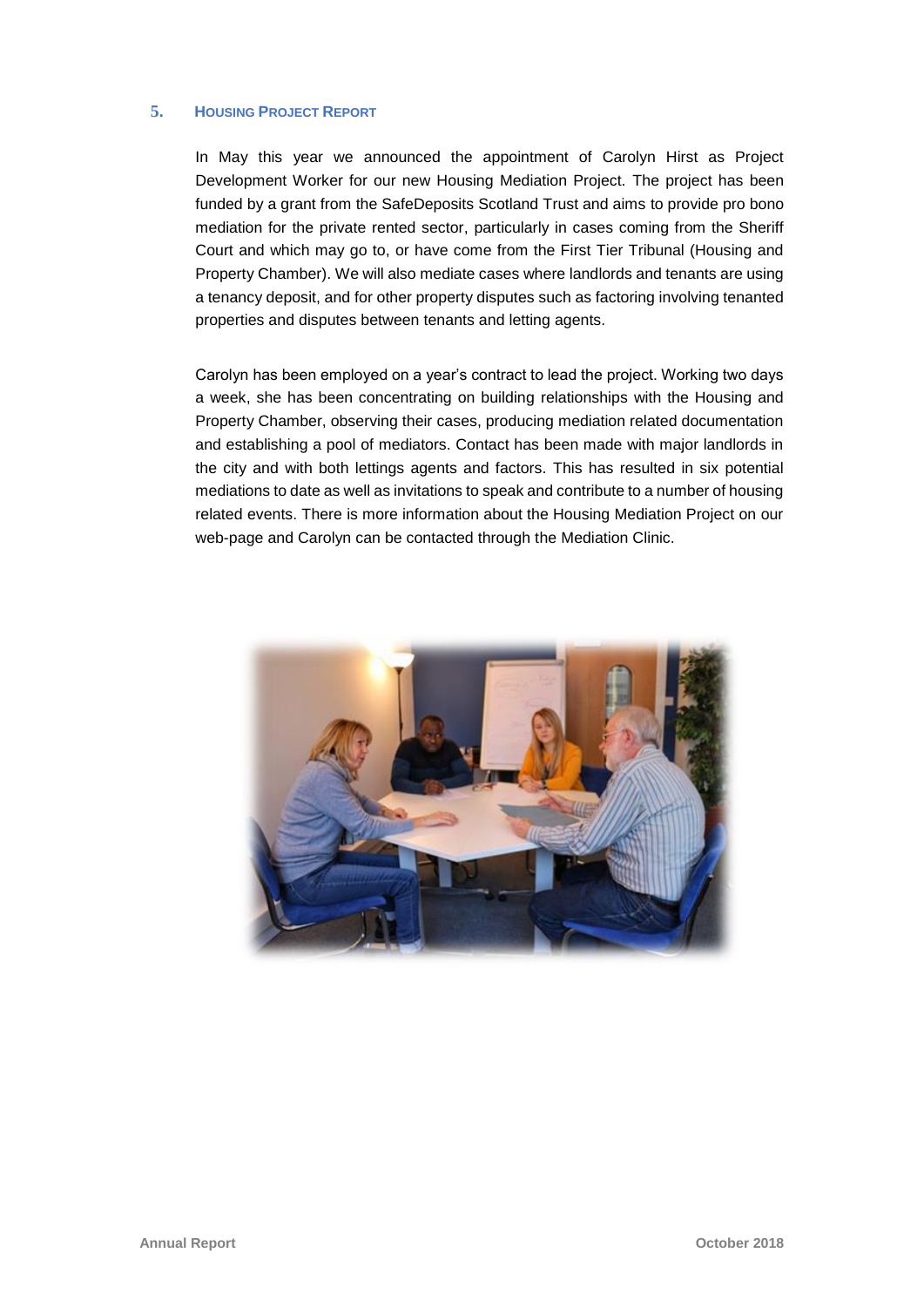# **6. THE FUTURE**

6.1 As I mentioned in my introduction, the Justice Committee's new report, **I Won't See** [You in Court: Alternative Dispute Resolution in Scotland,](https://digitalpublications.parliament.scot/Committees/Report/J/2018/10/1/I-won-t-see-you-in-court--alternative-dispute-resolution-in-Scotland#Introduction) gives us cause for optimism. It recognises that mediation is not yet as widely used as it could be, and mentions the Clinic's efforts in enabling at least some courts to fulfil the promise of the Simple Procedure rules.

My own view is that its recommendations point towards a Mediation Act, similar to the recent Irish legislation, to rationalise the legal framework surrounding mediation and clarify the obligations of courts and solicitors to ensure that it has been properly considered. This will surely transform Scotland's dispute resolution landscape, giving the public greater choice and improving access to justice for those unable to afford legal representation.

In the meantime the Clinic will continue to pursue its original vision of students applying their learning in real-world disputes, thereby improving their own practice and benefiting their local community and wider society.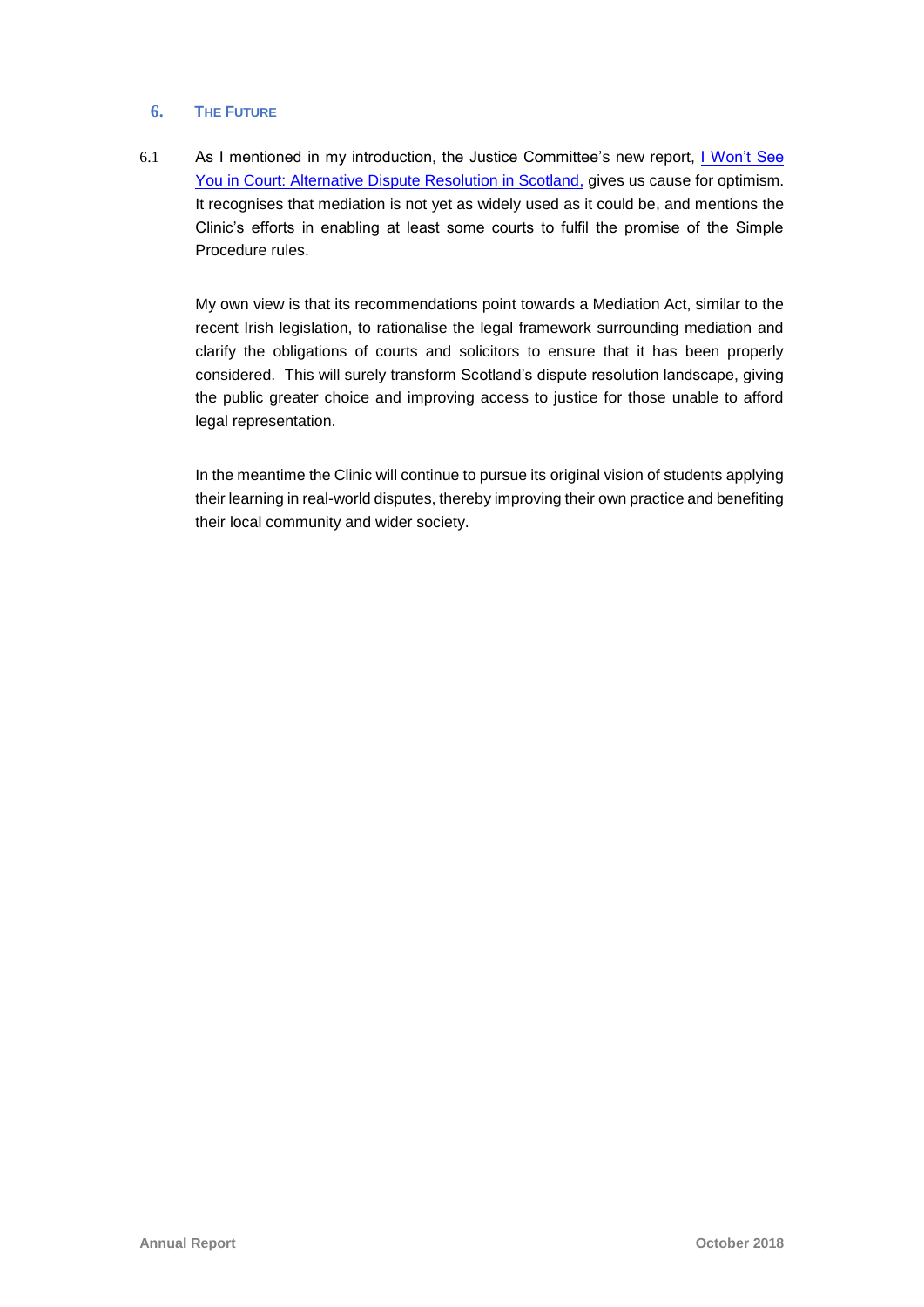| SIMPLE PROCEDURE TO OCT 2017 - SEPT 2018                      | Glasgow         | Glasgow -<br>Housing | <b>Paisley</b>   | <b>Falkirk</b>          | <b>Kilmarnock</b> | <b>Dumbarton</b>  | <b>Stirling</b> | Oban         | <b>Perth</b> | <b>Total</b>   |
|---------------------------------------------------------------|-----------------|----------------------|------------------|-------------------------|-------------------|-------------------|-----------------|--------------|--------------|----------------|
| No of Referrals                                               | 146 (89)        | 6                    | 23(11)           | 14(4)                   | 12(9)             | 3(1)              | $\overline{2}$  | $\mathbf{1}$ | $\mathbf{1}$ | 208<br>(114)   |
| No of Referrals that turned into cases                        | 51(41)          | $\mathbf{1}$         | 19(9)            | 14(4)                   | 9(7)              | 2(1)              | $\overline{2}$  | $\mathbf 0$  | $\mathbf{1}$ | 99<br>(62)     |
| No of Cases that Mediated                                     | 42 (35)         | $\mathbf 0$          | 17(8)            | 12(4)                   | 6(6)              | 2(1)              | $\overline{2}$  | $\mathbf 0$  | $\mathbf 0$  | 81<br>(54)     |
| No of Cases that Settled                                      | 25(21)          | $\mathbf 0$          | 10(4)            | 11(3)                   | 3(3)              | 1(1)              | 1               | $\mathbf 0$  | $\mathbf 0$  | 51<br>(32)     |
| No of Cases that did not settle                               | 11(14)          | $\mathbf 0$          | 7(4)             | 1(1)                    | 3(3)              | 1(0)              | 1               | $\mathbf 0$  | $\mathbf 0$  | 24<br>(22)     |
| No of Cases pending - terms still to be agreed                | $\sqrt{5}$      | $\mathbf 0$          | $\mathbf 0$      | 0                       | $\mathbf 0$       | $\mathbf 0$       | $\mathbf 0$     | $\mathbf 0$  | 0            | 5              |
| Unsuitable for Mediation                                      | 2               | $\mathbf 0$          | $\mathbf 0$      | $\mathbf 0$             | 0                 | $\mathbf 0$       | 0               | $\mathbf 0$  | $\mathbf 0$  | $\overline{2}$ |
|                                                               |                 |                      |                  |                         |                   |                   |                 |              |              |                |
| % of Cases that Mediated against those that turned into cases | 82%<br>(85%)    | $0\%$                | 89%<br>(89%)     | 86%<br>$(100\%)$        | 67% (86%)         | 100%<br>$(100\%)$ | 100%            | 0%           | 0%           | 82%<br>(87%)   |
| % of Settled Cases against those that Mediated                | 60%<br>(60%)    | 0%                   | 59%<br>(50%)     | 92%<br>(75%)            | 50% (50%)         | 50% (100%)        | 50%             | 0%           | 0%           | 63%<br>(59%)   |
|                                                               |                 |                      |                  |                         |                   |                   |                 |              |              |                |
| No of cases - no response from either party                   | 38              | $\mathbf 0$          | 0                | 0                       | 0                 | $\mathbf 0$       | 0               | $\mathbf 0$  | $\mathbf 0$  | 38             |
| No of Cases that did not mediate - but contact from one party | 40              | $\mathbf 0$          | $\mathbf{1}$     | $\overline{\mathbf{1}}$ | $\overline{2}$    | $\mathbf{1}$      | $\mathbf 0$     | $\mathbf 0$  | $\Omega$     | 45             |
| No of referrals in progress eg intake, party action required  | 10 <sup>°</sup> | 5                    | $\boldsymbol{2}$ | 1                       | $\mathbf 1$       | 0                 | 0               | $\mathbf 0$  | $\mathbf 0$  | 19             |

### APPENDIX 1 SUMMARY OF SIMPLE PROCEDURE CASES: OCTOBER 17 - SEPTEMBER 18 (NOV 16-SEPT 17)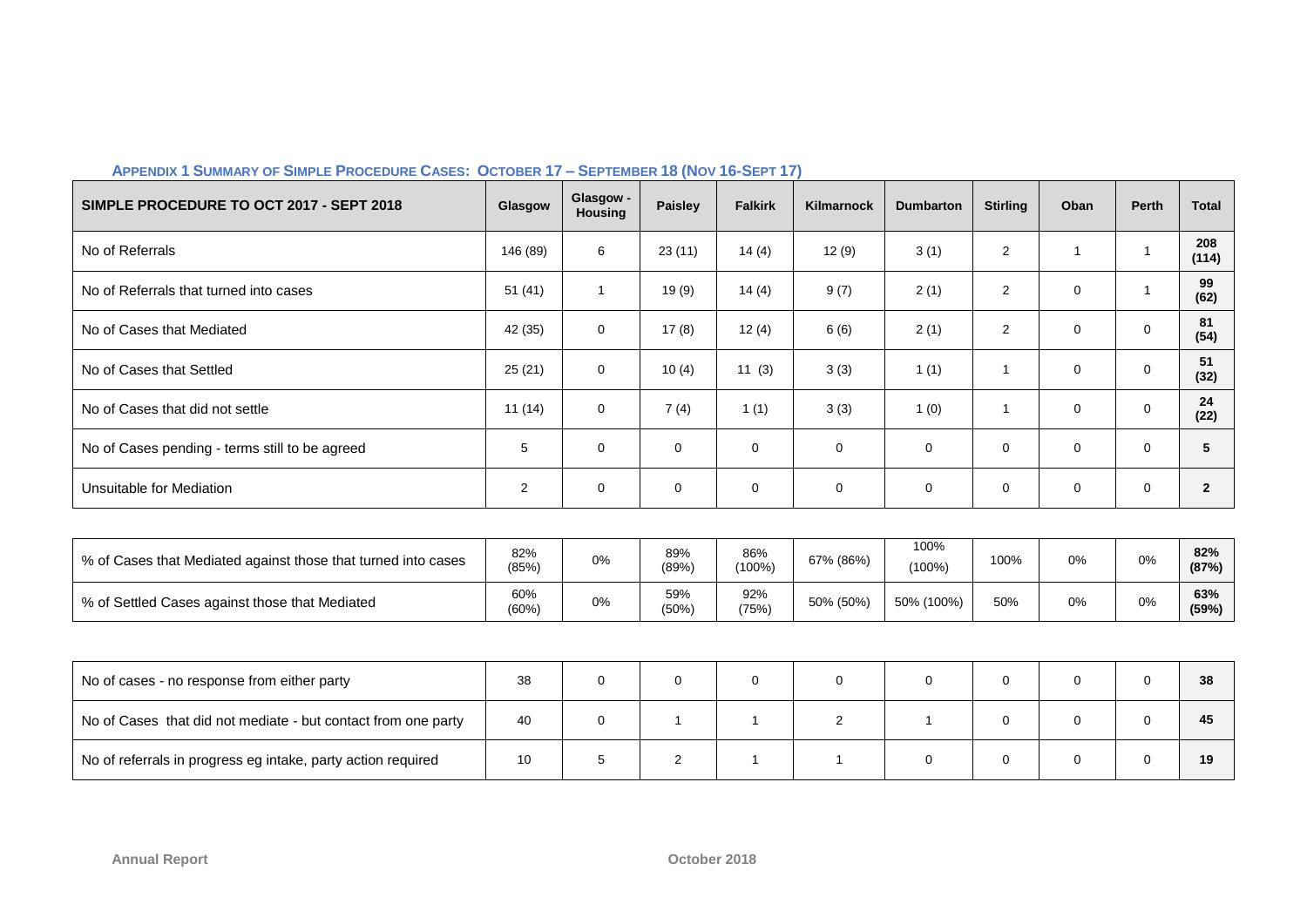| Intake Procedure: Settlement Rate for all<br><b>Courts</b>    | <b>Cases</b> | <b>Mediated</b> | % of cases<br>referred<br>that<br>mediated | <b>Number</b><br><b>Settled</b> | <b>Number</b><br>settled<br>mediated<br>cases as % |
|---------------------------------------------------------------|--------------|-----------------|--------------------------------------------|---------------------------------|----------------------------------------------------|
| Cases taken on the day at Courts                              | 37           | 35              | 95%                                        | 28                              | 80%                                                |
| Cases referred from courts - for mediation at<br>a later date | 171          | 46              | 27%                                        | 23                              | 50%                                                |
| <b>TOTAL</b>                                                  | 208          | 81              |                                            | 51                              | 63%                                                |

| Intake Procedure: Settlement Rate for<br>each court | Cases | <b>Mediated</b> | % of cases<br>referred<br>that<br>mediated | <b>Number</b><br><b>Settled</b> | <b>Number</b><br>settled<br>mediated<br>cases as % |
|-----------------------------------------------------|-------|-----------------|--------------------------------------------|---------------------------------|----------------------------------------------------|
| Cases taken on the day at Courts at<br>Glasgow      | 12    | 8               | 67%                                        | 7                               | 88%                                                |
| Cases taken on the day at Courts at Falkirk         | 12    | 12              | 100%                                       | 11                              | 92%                                                |
| Cases taken on the day at Courts at Paisley         | 13    | 11              | 85%                                        | 8                               | 73%                                                |

| <b>Overall: Type of Mediation Simple Procedure</b> | No of Cases | <b>Settled</b> | % settlement rate |
|----------------------------------------------------|-------------|----------------|-------------------|
| Face-to-face                                       | 59          | 39             | 66%               |
| Shuttle                                            | 8           | 3              | 38%               |
| Telephone / Clinic Assistance                      | 13          | 9              | 69%               |
| Skype                                              |             | $\mathbf 0$    | 0%                |
| Total                                              | 81          | 51             | 63%               |

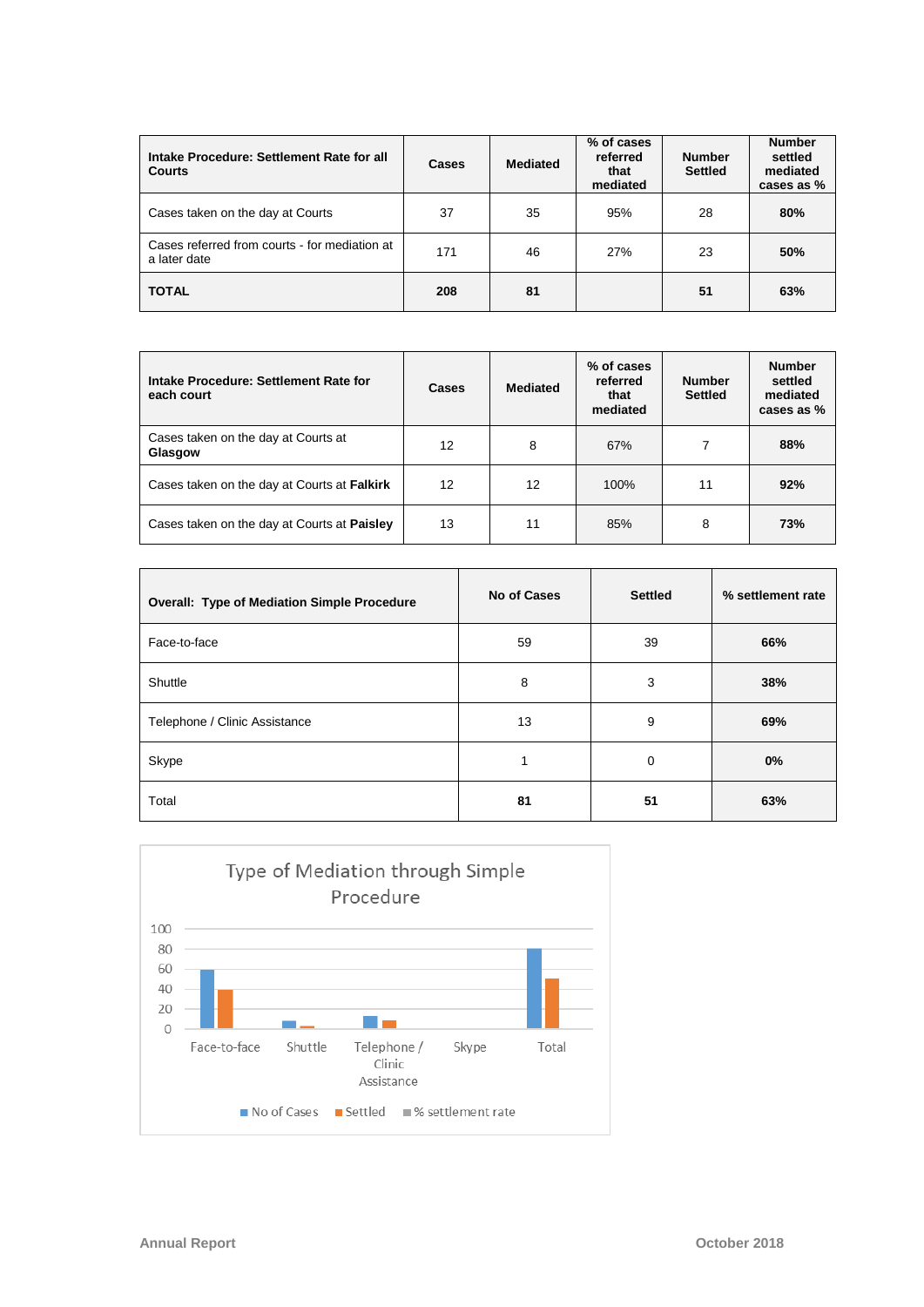| Type of Case that mediated (Simple Procedure) | <b>Nos</b>     |
|-----------------------------------------------|----------------|
| <b>Building Work</b>                          | 17             |
| Factors                                       | 2              |
| Goods and Services                            | 20             |
| Landlord/Tenants                              | 11             |
| <b>Personal Property</b>                      | 2              |
| <b>Unpaid Bills</b>                           | 14             |
| <b>Vehicle Related</b>                        | $\overline{7}$ |
| Employment                                    | 4              |
| Other                                         | $\overline{4}$ |
| Total                                         | 81             |

| Other Cases Referred to Mediation Clinic (not via<br><b>Simple Procedure)</b> | <b>Self</b> | <b>Law Clinic</b> | <b>TOTAL</b>  |
|-------------------------------------------------------------------------------|-------------|-------------------|---------------|
| No of cases settled                                                           |             |                   | $\mathcal{P}$ |
| Unsuitable for Mediation                                                      |             | $\Omega$          |               |
| Not mediated - ie no response from opposite party                             | 8           |                   | 9             |
| No follow up from enquirer                                                    | 4           | $\Omega$          | 4             |
| Pending (intake calls)                                                        | 2           |                   | 3             |
| <b>TOTAL</b>                                                                  |             |                   | 19            |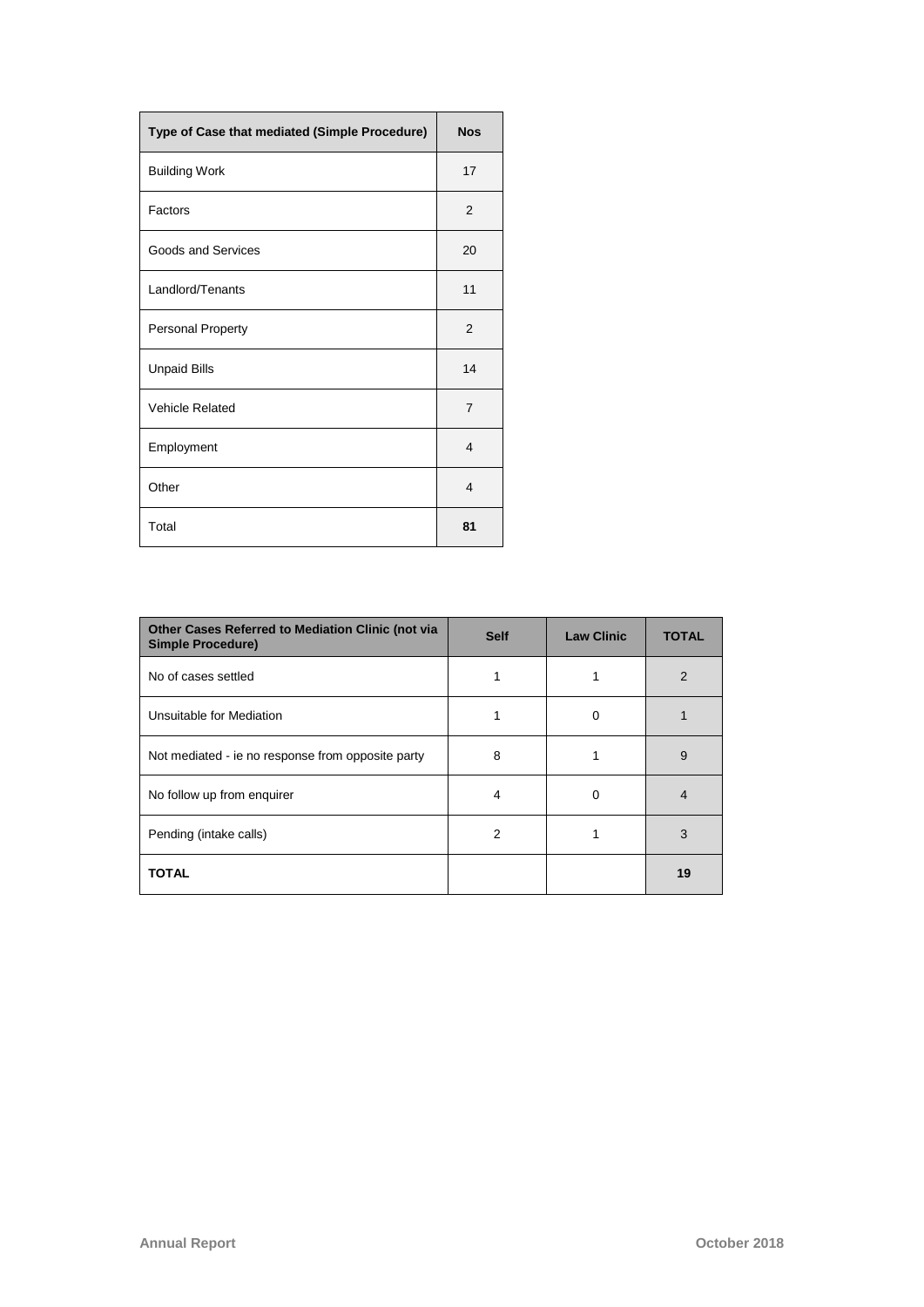# **Appendix 2 Financial Summary**

### **Mediation Clinic Budget Running Costs Summary August 2017 - July 2018**

| <b>Income</b>                                                                               |   |              |   |           |
|---------------------------------------------------------------------------------------------|---|--------------|---|-----------|
| BF BAL from 2016.17                                                                         |   | £ 9,448.24   |   |           |
| <b>Transfer of donations</b>                                                                | £ | 3,000.00     |   |           |
| <b>Total Income</b>                                                                         |   |              | £ | 12,448.24 |
|                                                                                             |   |              |   |           |
| <b>Expenditure</b>                                                                          |   |              |   |           |
| Apprenticeship Levy August 2017 - July 2018                                                 | £ | 24.48        |   |           |
| Monthly Pay J/E f Nov 2017 - July 2018                                                      | £ | 6,149.14     |   |           |
| Expenses                                                                                    | £ | 87.85        |   |           |
| Insurance                                                                                   | £ | 320.00       |   |           |
| Catering                                                                                    | £ | 129.95       |   |           |
| <b>Total Expenditure</b>                                                                    |   |              | £ | 6,711.42  |
|                                                                                             |   |              |   |           |
| Balance at 31 July 2018                                                                     |   |              | £ | 5,736.82  |
|                                                                                             |   |              |   |           |
| Mediation Clinic Budget Running Costs Summary August 2018 - September 2018<br><b>Income</b> |   |              |   |           |
| <b>Budget Allocation</b>                                                                    |   | £ 11,126.92  |   |           |
| BF BAL from 2017.18                                                                         | £ | 5,736.82     |   |           |
| <b>Mediation Clinic Budget Transfer</b>                                                     | £ | 3,600.00     |   |           |
| Transfer of incorrectly allocated budget to - GEN1529-129                                   |   | -£ 11,126.92 |   |           |
| <b>Total Income</b>                                                                         |   |              | £ | 9,336.82  |
|                                                                                             |   |              |   |           |
| <b>Expenditure</b>                                                                          |   |              |   |           |
| Apprenticeship Levy August<br>2018                                                          | £ | 0.66         |   |           |
| Monthly Pay J/E for 24-AUG-18                                                               | £ | 168.72       |   |           |
| Expenses                                                                                    | £ | 141.40       |   |           |
| Expenses                                                                                    | £ | 92.90        |   |           |
| <b>Total Expenditure</b>                                                                    |   |              | £ | 403.68    |
|                                                                                             |   |              |   |           |
|                                                                                             |   |              |   |           |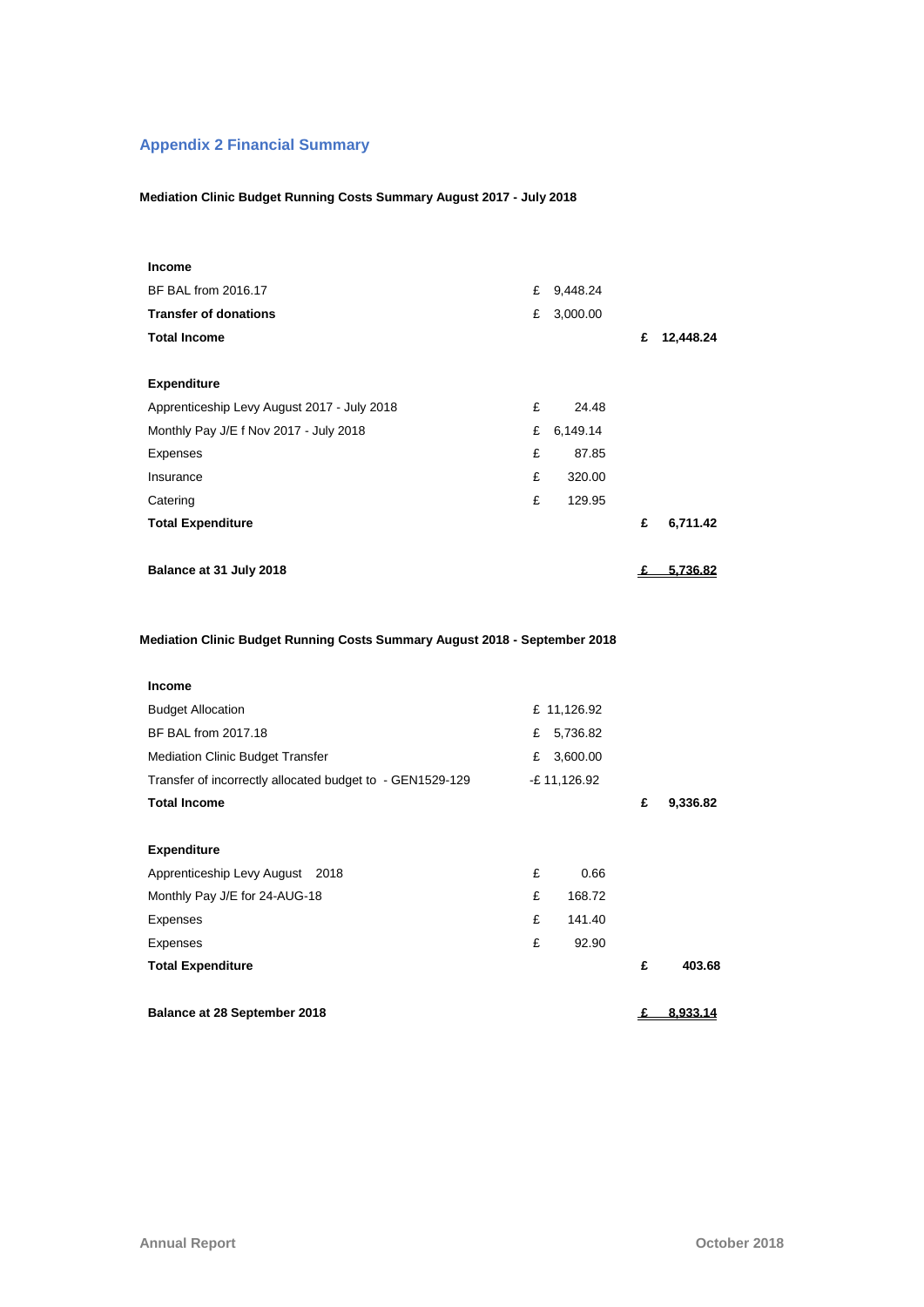# **Housing Project Budget Costs Summary to September 2018 (Funded by Safe Deposits Scotland)**

| <b>Income</b>                       |   |             |   |           |
|-------------------------------------|---|-------------|---|-----------|
| <b>Budget Allocation</b>            |   | £ 20,200.00 |   |           |
| <b>Total Income</b>                 |   |             | £ | 20,200.00 |
|                                     |   |             |   |           |
| <b>Expenditure</b>                  |   |             |   |           |
| Apprenticeship Levy                 | £ | 26.11       |   |           |
| <b>Equipment Purchase</b>           | £ | 552.66      |   |           |
| Salaries - Summary                  | £ | 6,884.14    |   |           |
| <b>Total Expenditure</b>            |   |             | £ | 7,462.91  |
|                                     |   |             |   |           |
| <b>Balance at 28 September 2018</b> |   |             |   | 12.737.09 |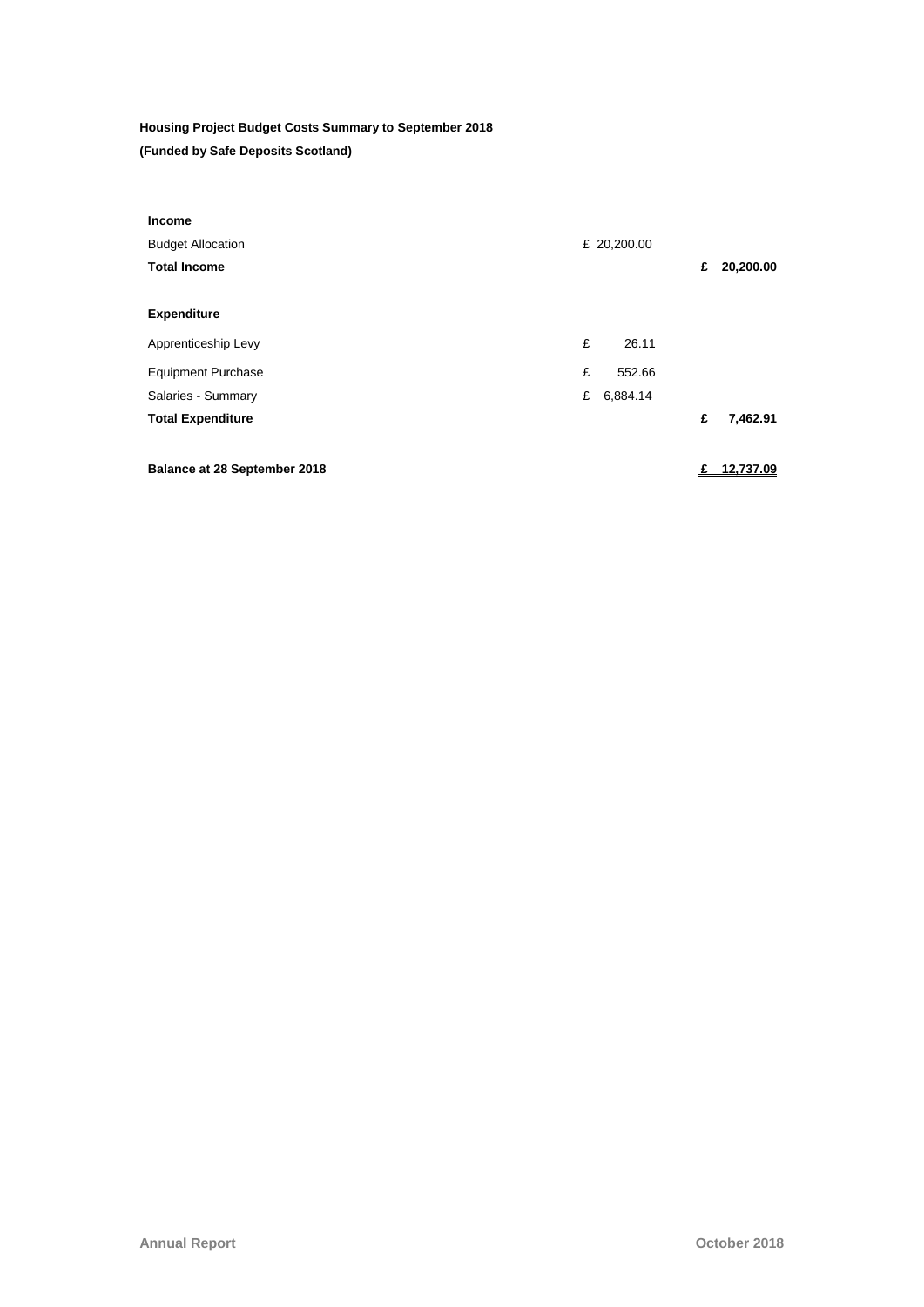#### **Appendix 3: List of Members in 2018**

| <b>Director</b>                      | Charlie Irvine    |
|--------------------------------------|-------------------|
| Project Development Worker (Housing) | Carolyn Hirst     |
| Administrator                        | Pauline McKay     |
| Student Assistant                    | Stephanie Muir    |
| Student Assistant                    | <b>Haley Weir</b> |
|                                      |                   |

**Board Members Ailie Barclay (Chair)** 

#### **Lead Mediators Student Mediators**

Barclay Ailie **Brys Catherine** Boyd Andrew **Clark Sarah** Burley Robin **Elliot Katie** Cathcart Craig Cathcart Craig Cathcart Craig Cathcart Craig Cathcart Craig Cathcart Craig Cathcart C Cramer Ben Graham Jennifer Davies Gordon Grieve Barbara Ebbitt Alison Gunn Maureen Harington Lucy **Hanif-Kidd Sobia** Hegarty Elaine **Harknett** Jo Hossack David **Hossack David Hotel** Hodgson Michael Kirkwood Paul **Hutchison David** Linn Phipps **Kousourou** Craig MacLennan Elaine **MacLennan Elaine** Lehmann Josefine Morrison Maureen **McKinlay Gordon** McKinlay Gordon O'Krent Marc **McLeod Pauline** Poyntz Roy **Nawrot Megan** Preston David **Sing Theresa** Scott Patrick Spencer Richard Scuse Jeremy **Teggin Victoria** Sharp Alastair **Thomas Althea** Smilie Magaret Weir Haley Spurway Alison **Milliams** Jacqueline Thompson Carolyn Weatherston Graham Woolfson Giles

Charlie Irvine Patrick Scott Carol Thompson Jacqueline Williams

Josefine Lehmann (Vice Chair) Ben Cramer (Treasurer)